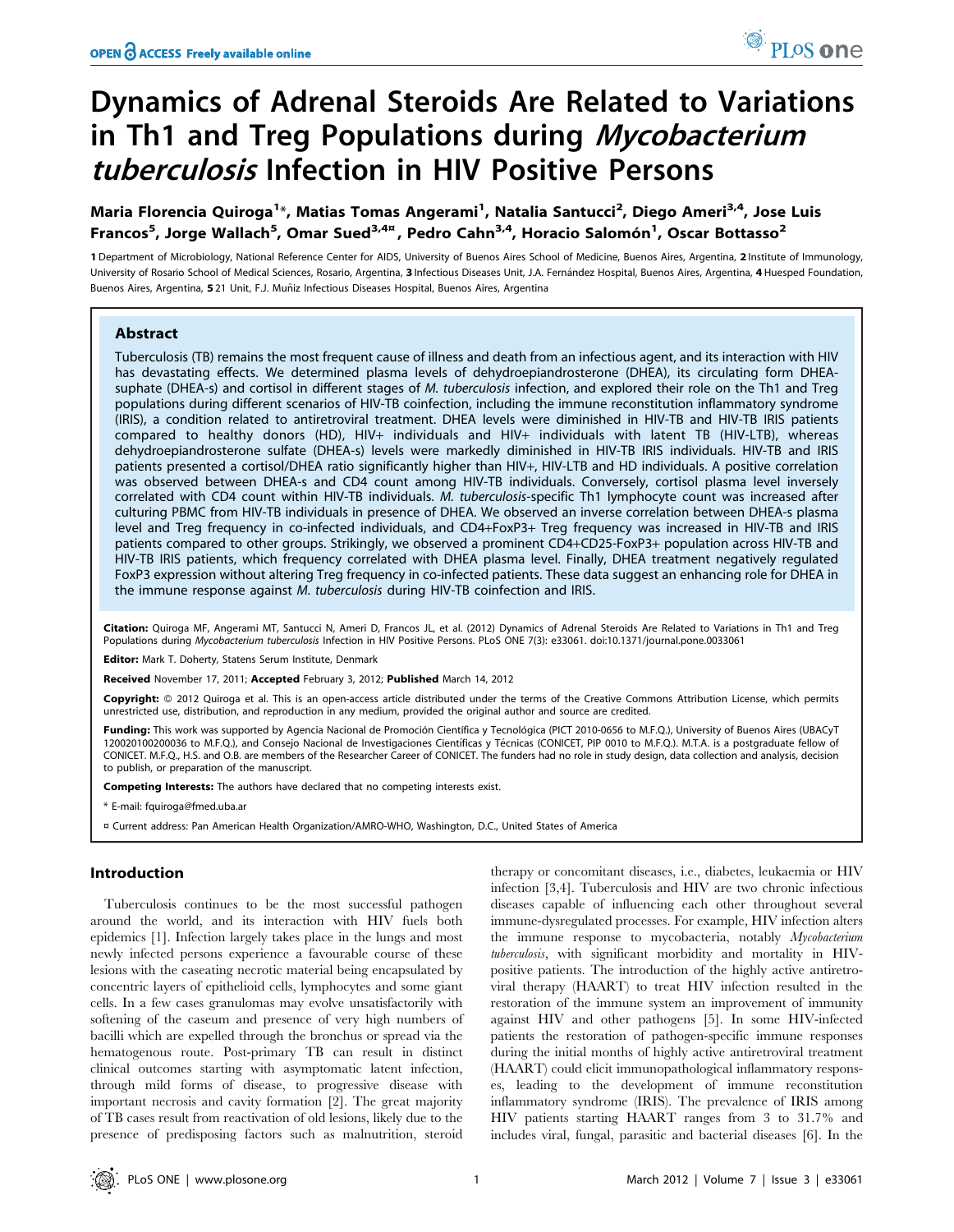case of TB, IRIS manifests either as paradoxical TB IRIS (a clinical deterioration during specific antibiotic therapy), or as unmasking TB IRIS (a clinical manifestations of latent TB infection). Mycobacteria account for approximately 40% of all cases of infectious IRIS in patients initiated on HAART [7,8]. The frequency of paradoxical TB-IRIS range from 8% to 43% whereas the occurrence of unmasking TB IRIS is more restricted [6]. As occurs in most infectious diseases, clinical manifestations of TB and IRIS is the result of a complex series of interactions between pathogens and immune response [6].

The demonstration of an increase in the number of purified protein derivative-specific Th1 IFN- $\gamma$ -producing T cells and Th1 cytokines in IRIS patients [9] and a study in Africa employing several mycobacterial antigens [10] point out a role of Th1 cells as being implied on IRIS phenomenon. Moreover, the relevance of Th1 responses in tuberculosis has been very well described. Recently, it has been demonstrated for the first time that IFN- $\gamma$ combined with vitamin  $D$  are able to kill  $M$ . tuberculosis inside infected human macrophages, showing the relevance of endocrine modulation on anti-mycobacterial immune responses [11].

Besides the intrinsic immunomodulatory influences accounting for disease occurrence, factors like steroid hormones are likely to play a role in this regard. In fact, inflammatory cytokines produced during tuberculosis, i.e., IFN- $\gamma$ , TNF- $\alpha$  and IL-6 can also activate the hypothalamic-pituitary-adrenal (HPA) axis leading to the final production of steroid hormones by the adrenal with well known influences on the immune response [12]. As an example, glucocorticoids (GC) can promote a Th2 cytokine acquisition profile [13], facilitating Th2 activities, whereas its natural antagonist dehydroepiandrosterone -DHEAis able to favour Th1 cytokine production and interfere with Th2 cytokine synthesis [14]. DHEA and its sulfated prohormone, DHEA sulfate (DHEA-s) are quantitatively the most abundant circulating adrenal steroid hormones in humans. Circulating DHEA-s serves as a reservoir for DHEA, with conversion by sulfotransferases occurring in a wide range of tissues. There is also extensive metabolism to estrogens and androgens, giving rise to the view that many of its effects are mediated by these hormones or other metabolites like androstenediol and androstenetriol [15]. Whereas DHEA-s is the hydrophilic storage form that circulates in the blood, only lipophilic DHEA can be converted intracellularly to androgens and estrogens. Thus, the tissue-specific synthesis of DHEA sulfotransferase and steroid sulfatase determines the ratio of DHEA activation (by conversion to sex steroids) to transient DHEA inactivation (by secretion of the sulfate ester back into the bloodstream) [15,16]. Working in conjunction, all these factors may modify the nature of the specific immune response that underlies the spectrum of clinical manifestations during HIV-TB infections. Regarding the utilization of DHEA and/or DHEA derivatives in the treatment of tuberculosis, it has been shown that the synthetic adrenal steroid derivative 16  $\alpha$ bromoepiandrosterone (EpiBr; 16  $\alpha$ -bromo-5 $\alpha$  -androstan-3 $\beta$ ol-17-one), exerted beneficial effects in clinical and experimental tuberculosis and HIV patients [17,18,19].

Regulatory T cells (Treg) play a central role in the prevention of autoimmunity and in the control of immune responses by downregulating the function of effector CD4(+) or CD8(+) T cells. Moreover, Treg are central for maintaining the balance between immune-mediated suppression of M. tuberculosis and immunopathology in patients with tuberculosis [20,21]. Given the role of Treg in the maintenance of immune homeostasis quantitative or functional defects in these cells may be also involved in TB-IRIS [22].

Within this setting our study sought to investigate the immunoendocrine interactions occurring during different clinical scenarios of HIV-TB co-infection as an attempt to get a better understanding of the disease physiopathology. Specifically we aimed to explore the role of adrenal hormones in the modulation of the frequency of M. tuberculosis - specific Th1 lymphocytes and Treg during co-infection with HIV and TB and also during the course of IRIS. We hypothesize that cell frequency will be influenced by cortisol and DHEA, modulating both innate and adaptive immune responses to M. tuberculosis.

#### Materials and Methods

#### Patients and study design

The present study has a cross-sectional design in which patients were included prospectively during a 3-year period. Five groups of individuals were enrolled: 1) Asymptomatic HIV-1 infected patients (HIV+,  $n = 10$ , male: 6, female: 4), as determined by ELISA and confirmatory Western Blot who were tuberculin skin test negative  $(TST<sup>neg</sup>)$ ; 2) HIV-1 infected patients with active TB, who received less than one week of anti-TB therapy also TST<sup>neg</sup> (HIV-TB,  $n = 21$ , male: 17, female: 4); 3) HIV-TB individuals with TB-IRIS (for simplicity, denoted as IRIS patients from now on,  $n = 6$ , male: 4, female: 2); 4) HIV-1 infected individuals latently infected with M. tuberculosis (HIV-LTB,  $n = 5$ , male: 2, female: 3) as determined by TST and 5) Bacillus Calmette-Guerin-vaccinated healthy donors  $TST^{neg}$  (HD, n = 16, male: 8, female: 8). No patient received DHEA and/or glucocorticoid treatment. Comparisons by sex yielded no differences in the immune-endocrine variables under analysis. Patients were evaluated at Hospital J.A. Fernández and Hospital F.J. Muñiz, Buenos Aires, Argentina. Diagnosis of TB was based on the identification of acid-fast bacilli in sputum, or a positive culture of tuberculosis bacilli and clinical and/or radiological data. All HIV individuals were under antiretroviral treatment following current guidelines [23]. HIV and HIV-TB patients had no evidence of IRIS development. IRIS was diagnosed following the criteria proposed by International Network for the Study of HIV-associated IRIS [10]. All IRIS cases were first diagnosed as having TB and afterwards initiated HIV treatment; therefore diagnosed as paradoxical TB. Written informed consent was obtained, according to the local Ethics Committee. The characteristics of all participants are shown in Table 1.

#### Hormone assessments

In order to assess cortisol, DHEA and DHEA-s plasma levels EDTA-anticoagulated blood samples were drawn. After centrifugation, plasma aliquots were preserved at  $-80^{\circ}$ C. Cortisol was measured by electrochemiluminescence (automatic analyser AD-VIA Centaur® XP Immunoassay System, Siemens Healthcare Diagnostics, Deerfield, IL, USA), DHEA by radioimmunoassay (Packard Cobra II Gamma Counter, Packard, Meriden, CT, USA) and DHEA-s by immunochemoluminiscence (IMMULI-TE® 1000, Siemens Healthcare Diagnostics, Deerfield, IL, USA) tests. All hormone determinations were performed in the same blood samples collected between 8:00 and 8:30 a.m. because of the circadian rhythms.

#### Antigen

In vitro stimulation of cells was performed with pre-titrated heatkilled M. tuberculosis H37Rv (Mycobacteria Research Laboratories, Colorado State University, Fort Collins, CO) at 10 mg/ml final concentration for all the experiments prepared by probe sonication.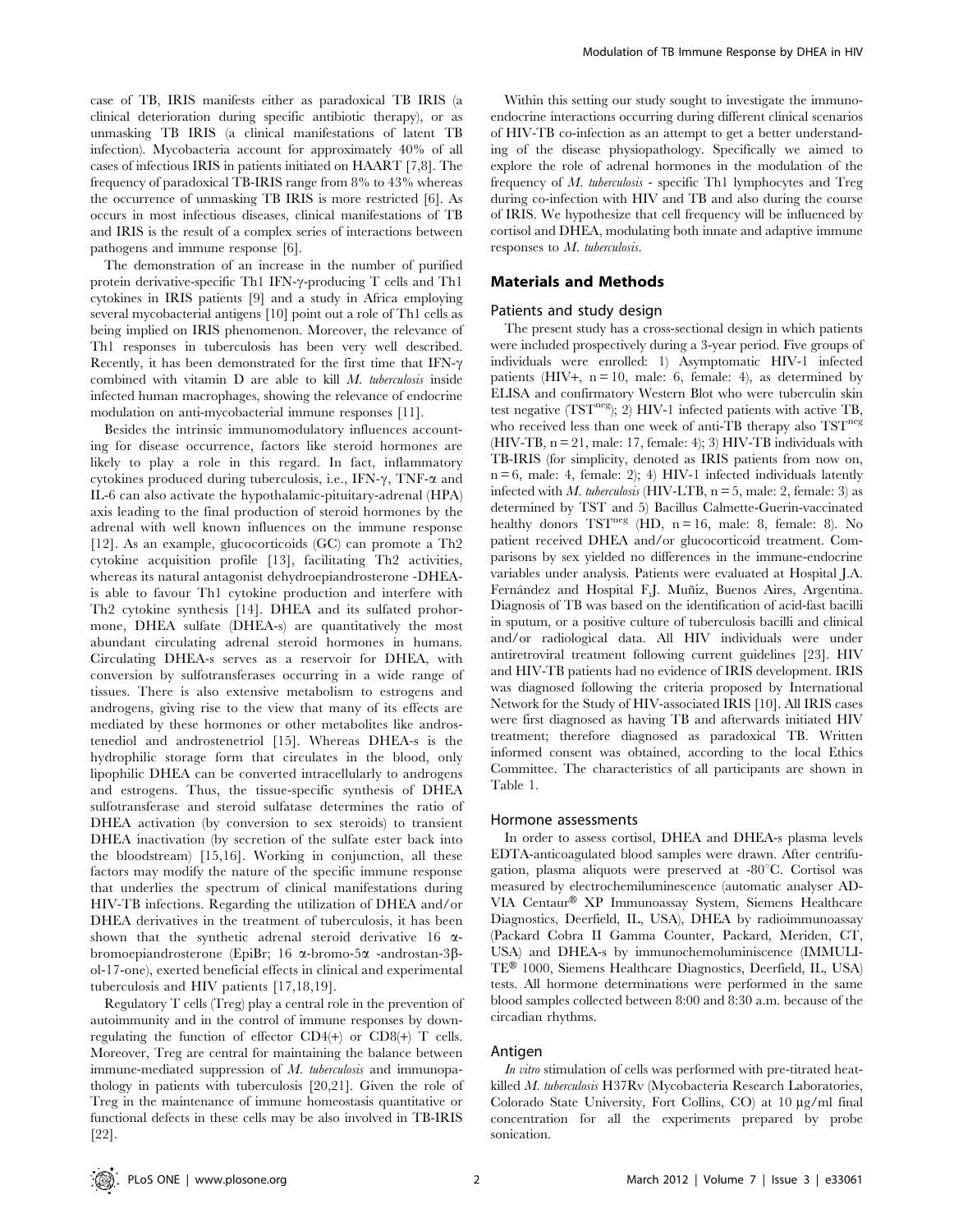Table 1. Epidemiological characteristics of the subjects enrolled.

|                                      | <b>Active TB</b>       | <b>Latent TB</b>  | <b>IRIS</b>             | <b>HIV</b>           | HD               |
|--------------------------------------|------------------------|-------------------|-------------------------|----------------------|------------------|
|                                      | n <sub>21</sub>        | n 5               | n 6                     | n10                  | n16              |
| Median age in years (IQR)            | $35(32 - 45)$          | $36(29 - 47)$     | $31.5(30 - 34)$         | $37(33.5 - 41)$      | $39(22 - 42)$    |
| Female/male distribution             | 4/17                   | 3/2               | 2/4                     | 4/6                  | 8/8              |
| HIV status (positive over total)     | 21 (100%)              | 5 (100%)          | 6 (100%)                | 10 (100%)            | $0(0\%)$         |
| Median CD4 count (IQR)               | $53(25.4 - 887)$       | $541(505 - 576)$  | $199.8$ (54.41 - 255.1) | $433.5(189 - 588.8)$ | $769(602 - 887)$ |
| Median Viral Load (IQR)              | 78999 (986.5 - 389992) | $138(65 - 21777)$ | $380,5(187.8 - 1146)$   | $71,5(50 - 1377)$    | N/A              |
| BCG vaccinated (positive over total) | 21 (100%)              | 5 (100%)          | $6(100\%)$              | 10 (100%)            | 16 (100%)        |

BCG, Bacillus Calmette-Guerin. IQR, Interquartile range.

doi:10.1371/journal.pone.0033061.t001

## ELISPOT assays

IFN-γ-secreting cells were detected using enzyme-linked immunospot (ELISPOT) assays conducted as described previously [24]. Briefly, peripheral blood mononuclear cells (PBMC) were cryopreserved as described elsewhere [24], and 1 day before the assay, they were thawed and rested overnight in RPMI medium supplemented with 10% fetal bovine serum (Gibco BRL), 2 mM Lglutamine (Gibco BRL), 100 U/ml penicillin (Gibco BRL), 100 mg/ml streptomycin (Gibco BRL), and 10 mM HEPES (Gibco BRL) and viability was checked by trypan blue exclusion, as described [24]. Rested PBMCs were plated on sterile 96-well plates (MultiScreen IP plates; Millipore), previously coated with mouse anti-human IFN- $\gamma$  monoclonal antibody (BD Biosciences) at  $10^5$  cells/well. Heat-killed M. tuberculosis strain H37Rv was added in duplicate wells (final concentration,  $10 \mu g/ml$ ). Stimulating dose of M. tuberculosis antigen was determined by titration using PBMC from healthy volunteers stimulated in vitro. Cortisol or DHEA (both from Sigma-Aldrich) were added at different physiological concentrations of DHEA  $(10^{-7}$  M,  $10^{-8}$  M) and a slightly supraphysiological concentration of cortisol  $(10^{-6}$  M). Negative (medium plus 0.05% DMSO) and positive (PMA 5 ng/ ml plus Ionomicin, 500 ng/ml, both from Sigma-Aldrich) controls were included for each patient. Plates were developed using biotinylated anti-human IFN- $\gamma$  monoclonal antibody, streptavidinperoxidase complex, and AEC (3-amino-9-ethylcarbazole) substrate reagent set (BD Biosciences). Plates were scanned on an ImmunoSpot reader (Cellular Technology Ltd.). Specific spots were counted using the ImmunoSpot software. Results were expressed as spot forming units  $(SFU)/10^6$  PBMC after subtraction of the negative-control values.

#### Culture conditions

PBMC were isolated by density gradient centrifugation on Ficoll-Paque and cultured at  $1\times10^6$  cells/ml with M. tuberculosis (10 mg/ml) in 24 or 96-well plates with RPMI medium supplemented with 10% fetal bovine serum (Gibco BRL), 2 mM Lglutamine (Gibco BRL), 100 U/ml penicillin (Gibco BRL), 100 mg/ml streptomycin (Gibco BRL), and 10 mM HEPES (Gibco BRL) in the presence or absence of cortisol and DHEA (both from Sigma-Aldrich) at the indicated concentrations. After 3 days, cells were harvested, and Treg frequency was determined by flow cytometry.

#### Treg determination

Freshly isolated PBMC or cultured cells were stained with anti-CD4 PerCP, anti-CD25 FITC (BD Biosciences) for 15 min at  $4^{\circ}$ C in the dark. Subsequently, they were fixed and permeabilized with

the Human FoxP3 Buffer Set (BD Biosciences) following the manufacturer's instructions, before intracellular staining with PEconjugated FoxP3 (259D/C7, BD Biosciences) for 30 min. For flow cytometric analysis, lymphocytes were gated on  $CD4^+$ lymphocytes, and afterwards the percentages of  $CD25^+$  and/or FoxP3<sup>+</sup> cells was determined.

#### Statistical analysis

Statistical analysis was performed using the non-parametric Wilcoxon matched pairs test for paired samples, and the Kruskall-Wallis analysis of variance, followed by post hoc comparisons (Dunns test) when applicable for between-groups comparisons. Correlations were determined using Spearman's rank test. Analyses were performed using Prism v 5.01software (GraphPad Software Inc., La Jolla, CA, USA). A  $p$  value  $\leq 0.05$  was considered statistically significant.

#### Results

## Hormone levels and IFN- $\gamma$  responses along the spectrum of HIV-TB coinfection

In order to determine an association of DHEA, DHEA-s and cortisol levels with HIV-TB, IRIS, HIV+ or HIV-LTB conditions, we initially assessed adrenal hormone levels in plasma from patients and healthy donors (HD). Previously, we observed a profound decrease in DHEA levels in TB patients, in parallel to an increase in cortisol [25], We observed that DHEA plasma levels were significantly diminished in HIV-TB and IRIS patients compared to HD, HIV-LTB and HIV+ individuals  $(p<0.05)$ , whereas DHEA-s levels were markedly diminished in HIV-TB with IRIS individuals  $(p<0.01$  compared to HD, Fig. 1A y 1B). Furthermore, cortisol values were similar among groups except for HIV+ persons, whose cortisol levels were significantly lower compared to HIV-TB patients ( $p<0.05$ , Fig. 1C). When analyzing the cortisol/DHEA ratio, co-infected patients and IRIS patients presented a cortisol/DHEA ratio significantly higher than HIV+, HIV-LTB and HD individuals  $(p<0.001, p<0.05, p<0.05$ respectively, Fig. 1D), with HIV+ and HIV-LTB patients displaying slightly but still statistically significant lower cortisol/ DHEA ratio than HD ( $p<0.01$  and  $p<0.05$  respectively, Fig. 1D).

Continuing our studies, we wished to investigate the relationship between immune status and adrenal hormone levels during HIV and tuberculosis co-infection, we performed correlation analyses between DHEA-s or cortisol levels and CD4<sup>+</sup> T cell counts. A positive correlation was observed between DHEA-s and CD4 counts among HIV-TB individuals  $(r<sub>s</sub>=0.450195, p=0.0406,$  $n = 21$ , but also when grouping all the individuals regardless their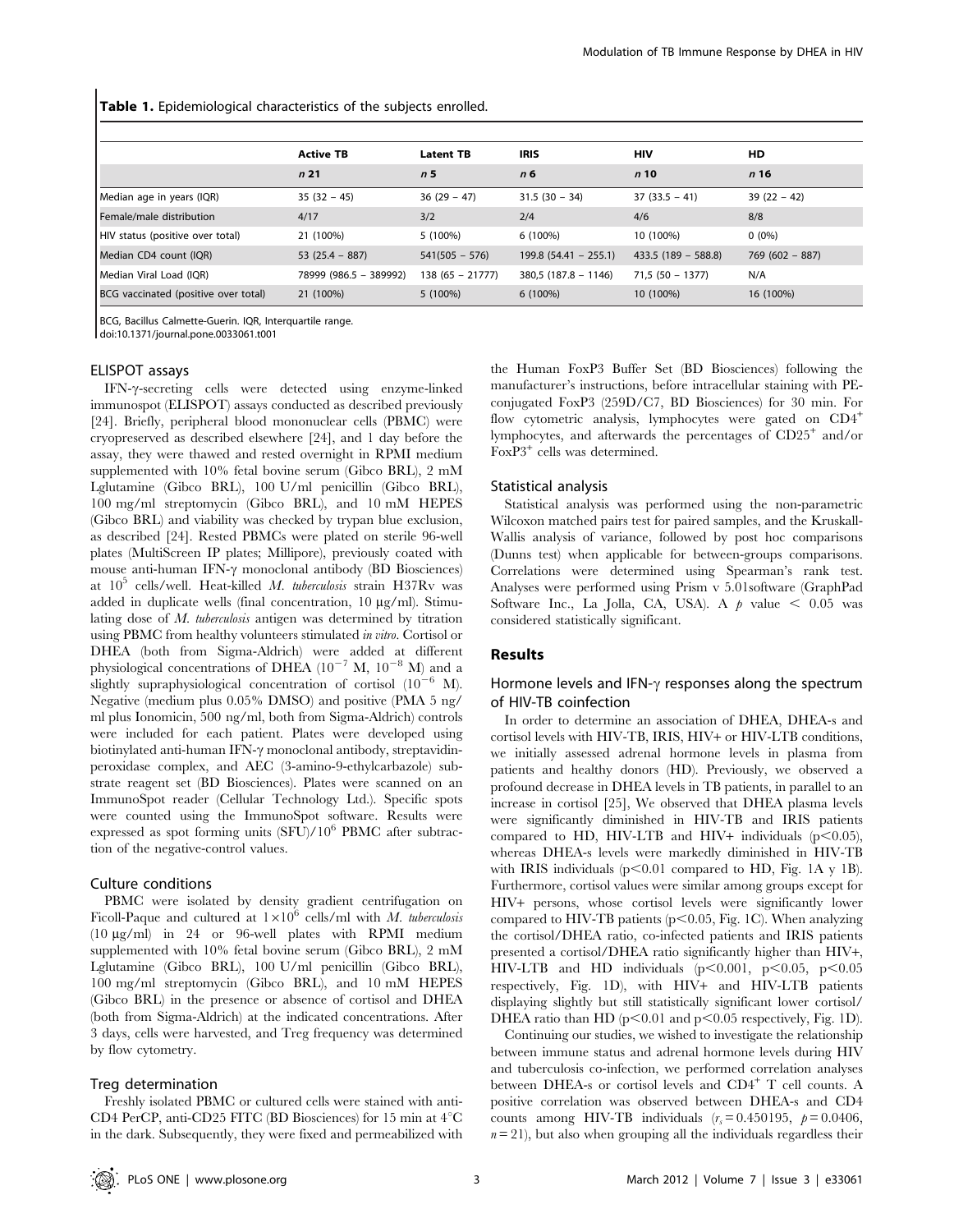

Figure 1. Cortisol, dehidroepindrosterone-sulfate (DHEA-s), DHEA levels and Cortisol/DHEA ratio in HIV, HIV-TB, IRIS, HIV-LTB and HD. A. DHEA, B. DHEA-s, C. Cortisol and D. Cortisol/DHEA (ratio) levels in plasma of HIV+, HIV-TB, IRIS, HIV-LTB, and HD individuals. Bars indicate the mean  $\pm$  SEM for each group. Horizontal lines indicate comparisons between groups and statistically significant differences. DHEA was measured by radioimmunoassay, DHEA-s by immunochemoluminiscence tests and Cortisol by electrochemiluminescence. HIV+ individuals n = 10, HIV-TB n = 21, IRIS n = 6, HIV-LTB n = 5, and HD n = 16. \*:  $p < 0.05$ ; \*\*:  $p < 0.01$ ; \*\*\*:  $p < 0.001$ . doi:10.1371/journal.pone.0033061.g001

condition  $(r<sub>s</sub>= 0.461295, p = 0.0027, n = 44)$ . In contrast, cortisol plasma levels correlated inversely with CD4 counts within HIV-TB individuals  $(r_s = -0.5160, p = 0.0237, n = 21)$ , and all the enrolled individuals ( $r_s$  = -0.3869,  $p$  = 0.0066,  $n$  = 44).

Since DHEA has the potential to induce Th1 responses [25,26], we aimed to investigate the role of adrenal hormones on the IFN- $\gamma$ responses to M. tuberculosis in co-infected patients. First, we aimed to define each group's antigen-specific responses by ELISPOT assays and observed an increased frequency of IFN- $\gamma$  producing cells in IRIS patients compared to HIV, co-infected, latently coinfected and HD individuals (Fig. 2A).

When studying the effect of adrenal hormones on the IFN- $\gamma$ responses from HIV-TB co-infected individuals, we observed that cortisol treatment decreased the frequency of cytokine-producing cells, and this effect could not be reverted by DHEA addition (Fig. 2B). Notably, DHEA treatment could significantly enhance the IFN- $\gamma$  responses to the antigen in co-infected patients (Fig. 2B). Moreover, IRIS patients displayed the same trend as co-infected patients, but without significance, likely due to the lower sample size (data not shown). Finally, no enhancing effect of DHEA on IFN- $\gamma$  was seen when studying cultures from  $HIV^+$  individuals, HIV-LTB patients or HD (data not shown).

## FoxP3<sup>+</sup> T cell and FoxP3<sup>+</sup> CD25<sup>-</sup> T cell frequencies are increased and correlate with adrenal hormone plasma level in co-infected and IRIS patients

The frequency of Treg (defined as  $CD25^+$  FoxP3<sup>+</sup> regulatory CD4 T cells) was reported to be higher both in HIV and tuberculosis infections [27,28]. Moreover, a role for Treg in IRIS development has been proposed [22]. Nevertheless, during coinfection there are no clear data available on Treg regarding their frequency and function. Adrenal hormones have been proposed to regulate the expression of the FoxP3 gene [29], therefore having a role in regulating immune responses. Initially, we performed correlation analyses in order to investigate the role of adrenal hormones on the frequency of Treg in the context of HIV-TB coinfection. We observed an inverse correlation between DHEA-s plasma levels and Treg frequency  $(r<sub>s</sub>=-0.5073, p=0.0114, n=24)$ in infected individuals.

When assessing CD4+ CD25+ FoxP3+ Treg frequency, we observed similar percentages among groups, except the HIV-LTB group that showed lower values, statistically significant in relation to HIV-TB patients (Fig. 3A and D). Strikingly, we observed the emergence of a prominent population of Treg lacking CD25 expression among co-infected and IRIS patients (Fig. 3B and D), significantly higher than HIV<sup>+</sup>, HIV-LTB individuals and HD. When analyzing total  $FoxP3^+$  expression in CD4 T cells irrespective of CD25 expression, we observed the same differences among groups (Fig. 3C and D). We thoroughly studied Treg populations within each group, and observed higher significant proportions of  $FoxP3^+$  CD25<sup>-</sup> Treg compared to  $FoxP3^+$  CD25<sup>+</sup> in HIV-TB and IRIS patients (Fig. 4A and B), whereas HIV, HIV-LTB individuals and HD showed significantly increased percentages of FoxP3<sup>+</sup> CD25<sup>+</sup> Treg compared to FoxP3<sup>+</sup> CD25- cells (Fig. 4C, D and E). Moreover, the frequency of these ''unconventional'' FoxP3<sup>+</sup> CD25- Treg cell negatively correlated with DHEA-s plasma levels (Fig. 5F,  $r_s = -0.6473$ ,  $p = 0.0006$ ,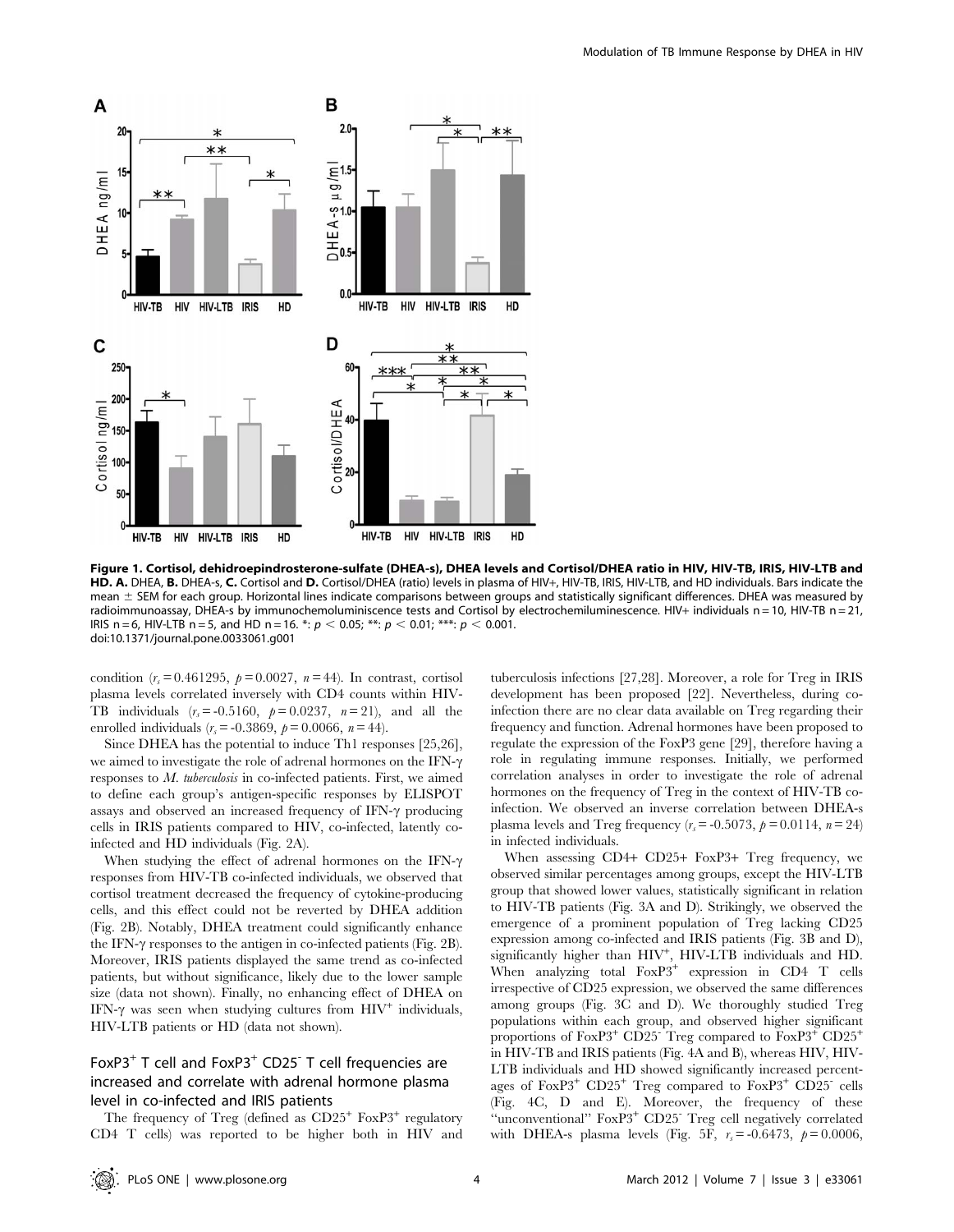

Figure 2. Modulation of *M. tuberculosis*-induced IFN- $\gamma$  produc**tion by adrenal hormones. A.** Absolute numbers of  $IFN-\gamma$  producer cells from PBMC of HIV+, HIV-TB, IRIS, HIV-LTB and HD patients, which have been stimulated with M. tuberculosis antigen for 16 hours. Horizontal lines indicate the mean and comparisons between groups and statistically significant differences are shown. SFU, Spots forming units. **B.** Percentage of IFN- $\gamma$  producer cells relative to *M. tuberculosis* in PBMC of HIV-TB patients ( $n = 12$ ). PBMC (10<sup>5</sup> cells/well) were stimulated in the presence of M. tuberculosis with or without addition of DHEA and/or cortisol at the indicated concentrations. Each bar illustrates the mean  $\pm$  SEM of the percentage for IFN- $\gamma$  producer cells relative to M. tuberculosis for the each group, calculated as follows: % of IFN- $\gamma$  relative to  $Mtb = ([(Mtb \text{ hormone-Media})-(Mtb\text{-Media})]/(Mtb\text{-Media}))\times100.$  Asterisks indicate comparisons between each condition against Mtb specific response.  $\ast: p < 0.05$ ;  $\ast\ast: p < 0.01$ . doi:10.1371/journal.pone.0033061.g002

 $n = 24$ ). Finally, we examined the stability of FoxP3 by culturing PBMC from HIV-TB individuals in the presence of media, with no variation in FoxP3 expression in the CD25 negative population being observed (data not shown).

Finally, we wanted to investigate the role of DHEA on the expression of FoxP3 and the percentage of Treg in co-infected patients. Adding DHEA failed to cause any difference from values seen in cells cultured with control media in either the percentage of  $FoxP3^+$  CD25<sup>+</sup> cells or intensity of  $FoxP3^+$  in those cells (data not shown). M. tuberculosis stimulation induced a significant increase of FoxP3<sup>+</sup> CD25<sup>+</sup> Treg frequency only in co-infected patients (Fig. 5A) without modifying Treg percentage in healthy donors (Fig. 5B). In both groups, the addition of DHEA resulted in no change in the percentage of Treg cells induced by the antigen. In contrast,, in vitro treatment with DHEA significantly diminished FoxP3 expression in FoxP3<sup>+</sup> CD25<sup>+</sup> Treg from co-infected patients after culture with  $M$ . tuberculosis Ag (Fig. 5C and E), without modifying Treg frequency (Fig. 5A and E). On the other hand, culture of PBMC from healthy donors in the presence of DHEA could not modulate the expression of FoxP3 nor the frequency of Treg in response to  $M$ . tuberculosis stimulation (Fig. 5B, D and E).

## **Discussion**

People infected with M. tuberculosis and HIV exhibit a higher risk to developing progressive diseases from both pathogens. The complex bi-directional interaction between them turns out to favour a *M. tuberculosis*-mediated stimulation of HIV-1 replication, and on the other hand HIV infection exerts detrimental effects on the course of TB. Such scenario is further complicated by the appearance of IRIS during HAART leading to a strong recovery of CD4 T cell responses, which may promote an overt TB or exacerbate a previously established disease.

Data about immuno-endocrine disturbances during HIV-TB co-infection are scarce and our paper provides several pieces of new information about the relationship between the HPA, in terms of adrenal steroids, and the immune response mounted by patients undergoing both infections. Extending previous findings on HIV patients [30] our study demonstrates that DHEA levels are reduced in HIV-TB and HIV-TB-IRIS, the latter group also showing lower amounts of DHEA-s. Reduced levels of DHEA may be the result of a persistent immuno-inflammatory response in both groups of patients. This is in line with a previous report showing the inhibitory effects of culture supernatants from Agstimulated PBMC from TB patients on in vitro DHEA production by adrenal cells [12]. The same is likely to apply for the lower amounts of DHEA-s seen in IRIS patients, although some changes in the conversion of DHEA-s into DHEA may be also involved. In this sense, inflammation-related compounds are known to affect DHEA sulphate metabolism [31] and HIV-TB-IRIS is characterized by an increased inflammatory response [32].

Further support for a relative deficiency of the HPA axis during HIV infection is provided by cortisol measurements. In fact, our results showed that HIV patients had rather diminished cortisol levels and HIV-TB and IRIS patients presented modestly increased amounts of this steroid but statistically insignificant in relation to HD. As a result, both groups depicted an increased cortisol/DHEA ratio which may be inefficient for the control of inflammatory reactions, since the slightly increased cortisol levels would not compensate for the anti-inflammatory effect of DHEA [14], because its levels were markedly reduced. Since cortisol is involved with the stress response, whereas DHEA deals with the stress adaptation, the imbalance seen in both groups may reflect a more unfavorable stressful condition which may further impact on the immune responses developed by them.

Our results also expand the knowledge of regulatory influences of adrenal steroids on the immune response. Production of GCs during infections mediates not only anti-inflammatory effects but also favors an immune response that seems to be unsuitable to clear intracellular pathogens [33,34,35]. The negative correlation between cortisol levels and CD4 counts in HIV-TB individuals and the inhibitory effects of this hormone on IFN- $\gamma$  production in the same group of patients is in line with such statement. In contrast, DHEA augmented IFN- $\gamma$  production in the same group of patients which in turn corroborates its Th1 favoring effects [14].

Dissimilar findings were seen when analyzing correlations. In fact, DHEA correlated positively with CD4 count from HIV-TB patients and the whole population sample, whereas a negative association between DHEA levels and frequency of Treg was found in the former group. This result fits well with the demonstration that DHEA inhibited FoxP3 expression in HIV-TB patients; a finding that provides novel information about the mechanisms by which DHEA modulates the immune response.

In tuberculosis, the potentially protective Th1 cell response may result in an immunopathological response that fails to eliminate the bacteria [36]. Within this setting control mechanisms like those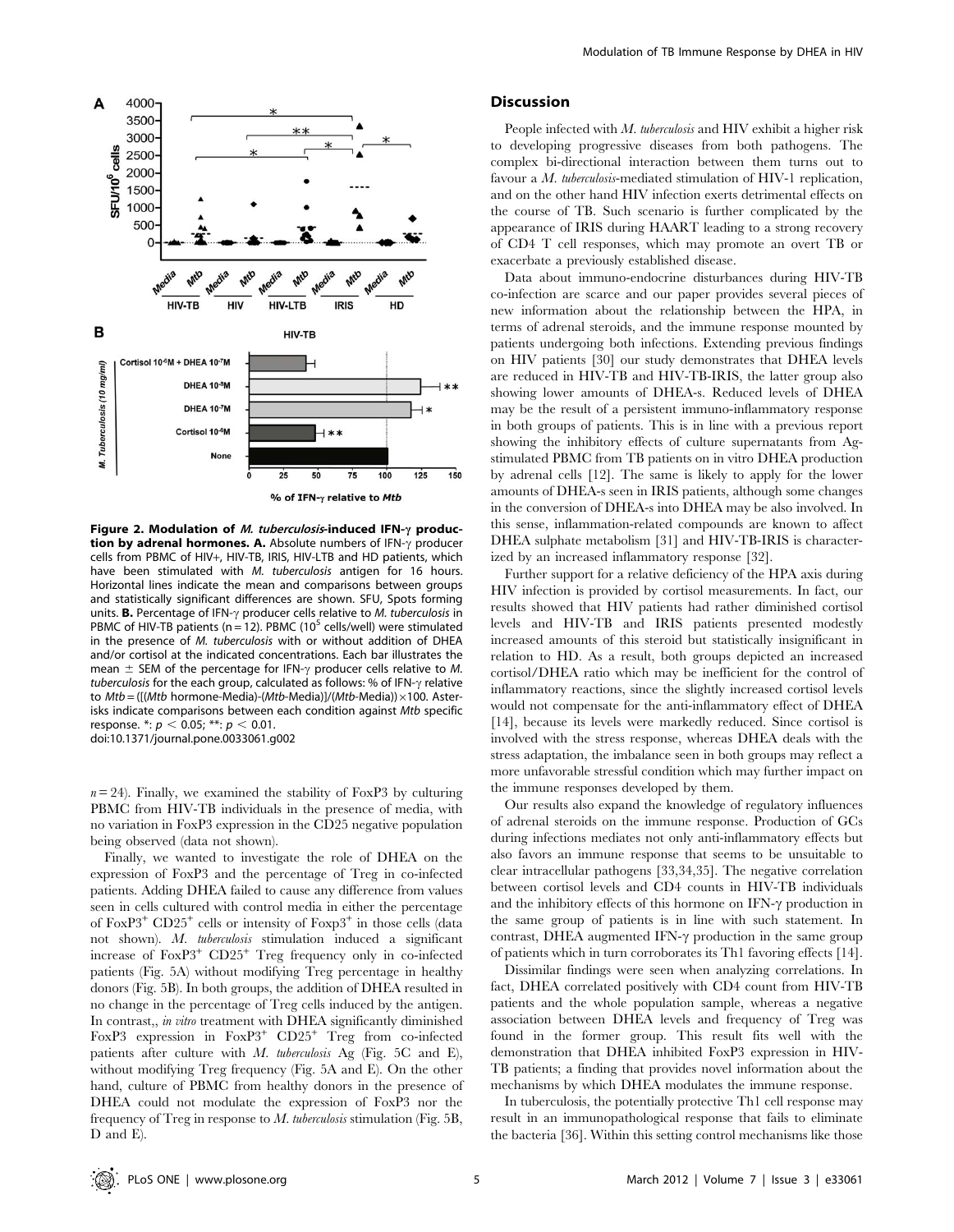

Figure 3. Analysis of Treg population across the spectrum of TB infection. Percentage of Treg cell populations (A. CD4+FoxP3+CD25+ Treg, **B.** CD4+FoxP3+CD25- Treg and **C.** CD4+FoxP3+ Treg) of HIV-TB (n = 11), HIV+ (n = 7), HIV-LTB (n = 4), IRIS (n = 5) and HD (n = 10) individuals. D. Representative data for Treg flow cytometric analysis from HIV-TB (upper left), IRIS (upper center), HIV (upper right), HIV-LTB (lower left) and HD (lower right) individuals. The plots shown were gated first on lymphocytes by scattering properties, then on CD4+ T cells and finally analyzed for expression of CD25 and FoxP3. A, B and C. For the box and whisker plots, the horizontal line represents the median, the boxes represent the interquartile range and the whiskers represent the minimum and maximum values. Asterisks indicate comparisons between groups. \*:  $p < 0.05$ ; \*\*: p  $<$  0.01; \*\*\*:  $p < 0.001$ .

doi:10.1371/journal.pone.0033061.g003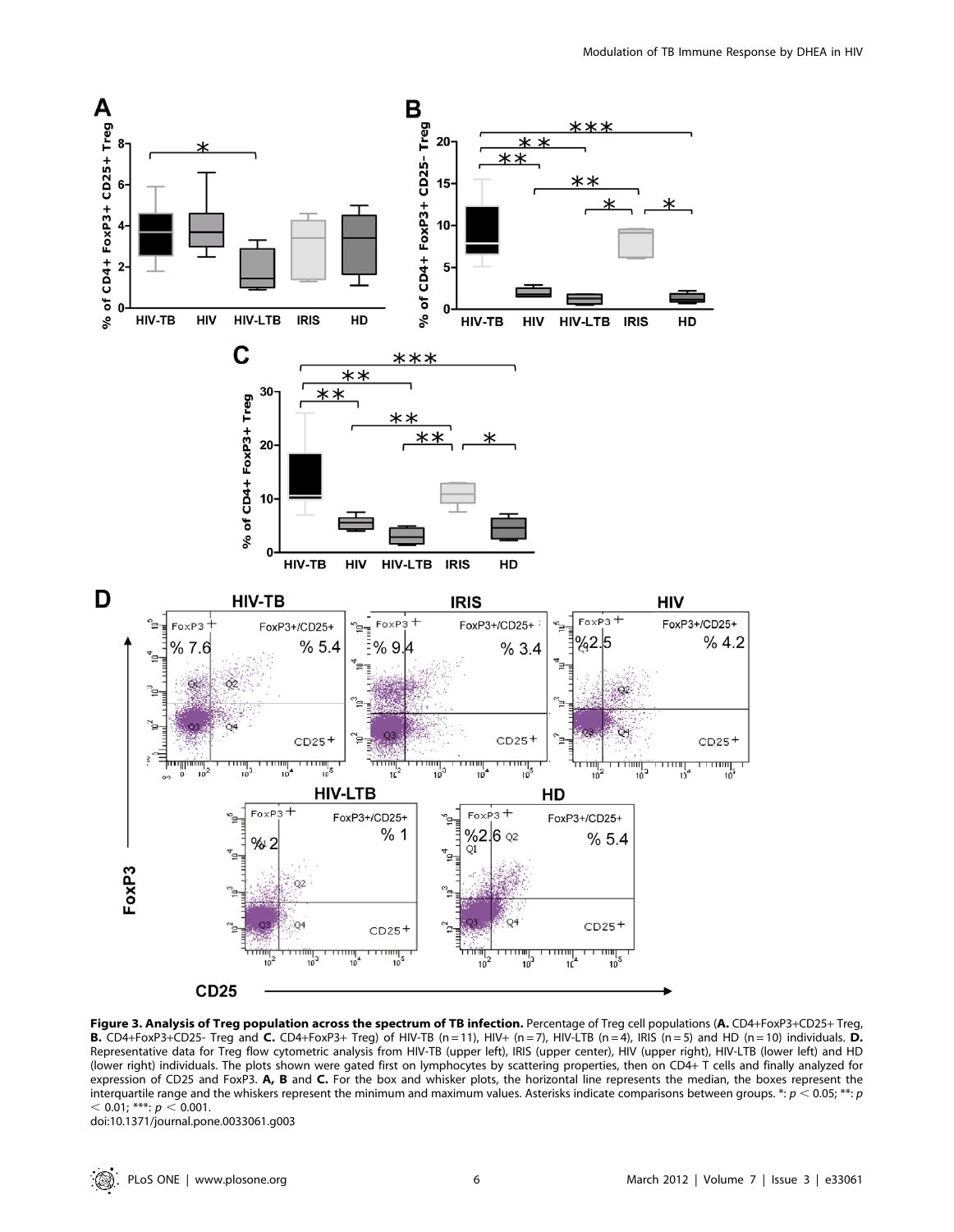

Figure 4. Expanded ''non-conventional'' Treg in HIV-TB and IRIS patients. Analysis of CD4+FoxP3+CD25+ and CD4+FoxP3+CD25 populations within Treg in A; HIV-TB (n = 1), B; IRIS (n = 5), C; HIV-LTB (n = 4), D; HD (n = 10) and E; HIV (n = 7) individuals. Horizontal lines inside the boxes indicate the means  $\pm$  SEM of each group. Asterisks denote comparisons between each sub-population. \*:  $p < 0.05$ ; \*\*:  $p < 0.01$ ; \*\*\*:  $p < 0.001$ . F. Spearman correlation analysis between plasma DHEA and the percentage of CD4+FoxP3+CD25- lymphocytes from all grouped patients (HIV+, HIV-TB, IRIS, HIV-LTB and HD). Results of statistical analysis are shown in the graphic. doi:10.1371/journal.pone.0033061.g004

mediated by Treg are essential for preventing immunopathological damage without interfering with processes involved in pathogen clearance [37]. In our series, Treg were only affected in HIV-LTB patients who showed decreased numbers; the implications on whether it represents a different immuno-inflammatory situation affecting both the differentiation and activity of Treg should be analyzed in future studies.

As regards FoxP3, its expression was augmented in HIV-TB and HIV-TB-IRIS patients, particularly in Mtb-stimulated CD25+

cells from HIV-TB patients. The transcription factor Foxp3 was originally identified as a master regulator of thymus-derived natural Treg (nTreg) and constitutes the most reliable marker to specify these subsets [37]. Because Foxp3 expression in these Treg is critical for the maintenance of Treg-specific functions [38], it may be assumed that HIV-TB and HIV-TB-IRIS patients have an increased Treg activity likely addressed to ameliorate the accompanying immuno-inflammatory response that usually takes place in these kind of patients. Instead of that, an expansion of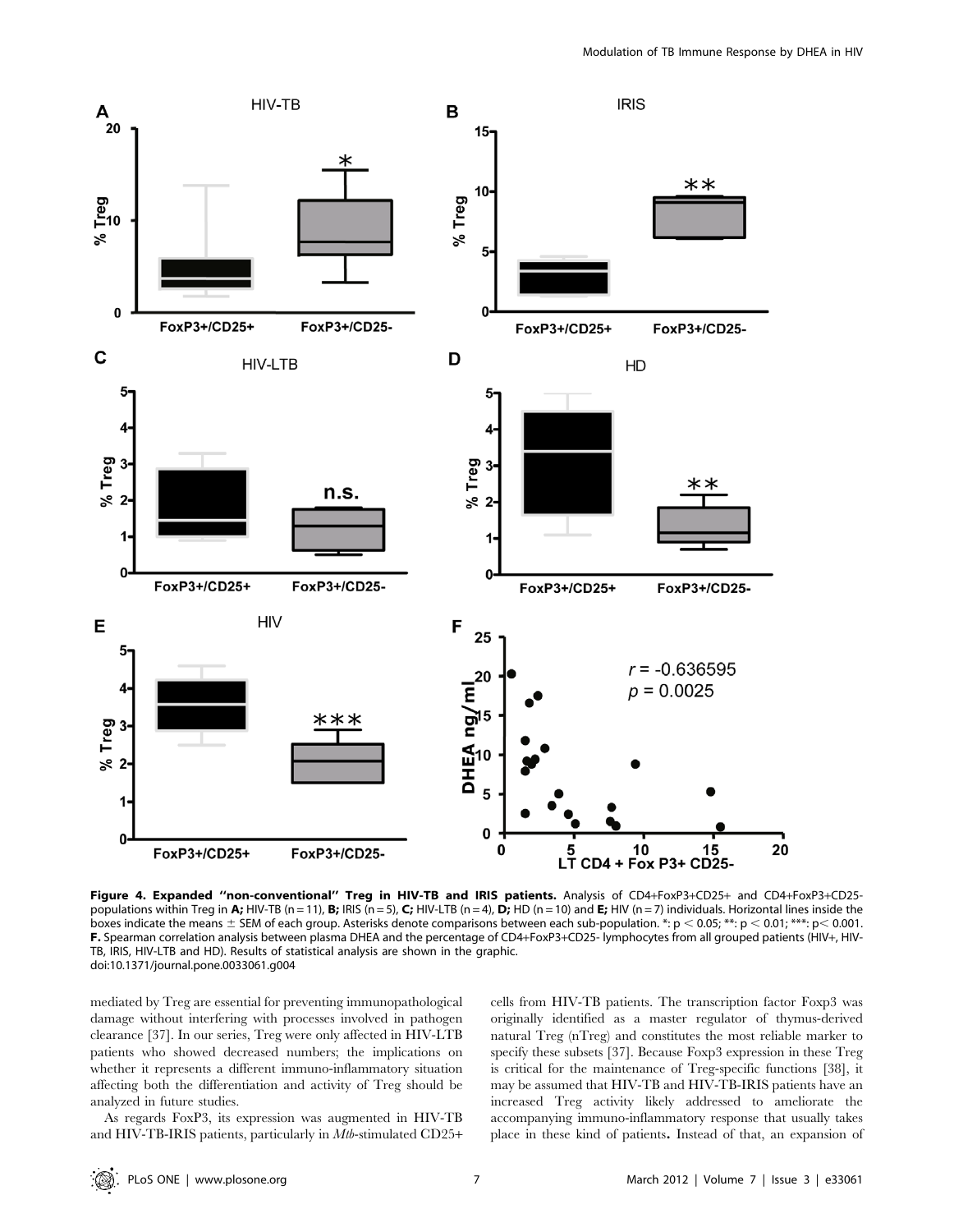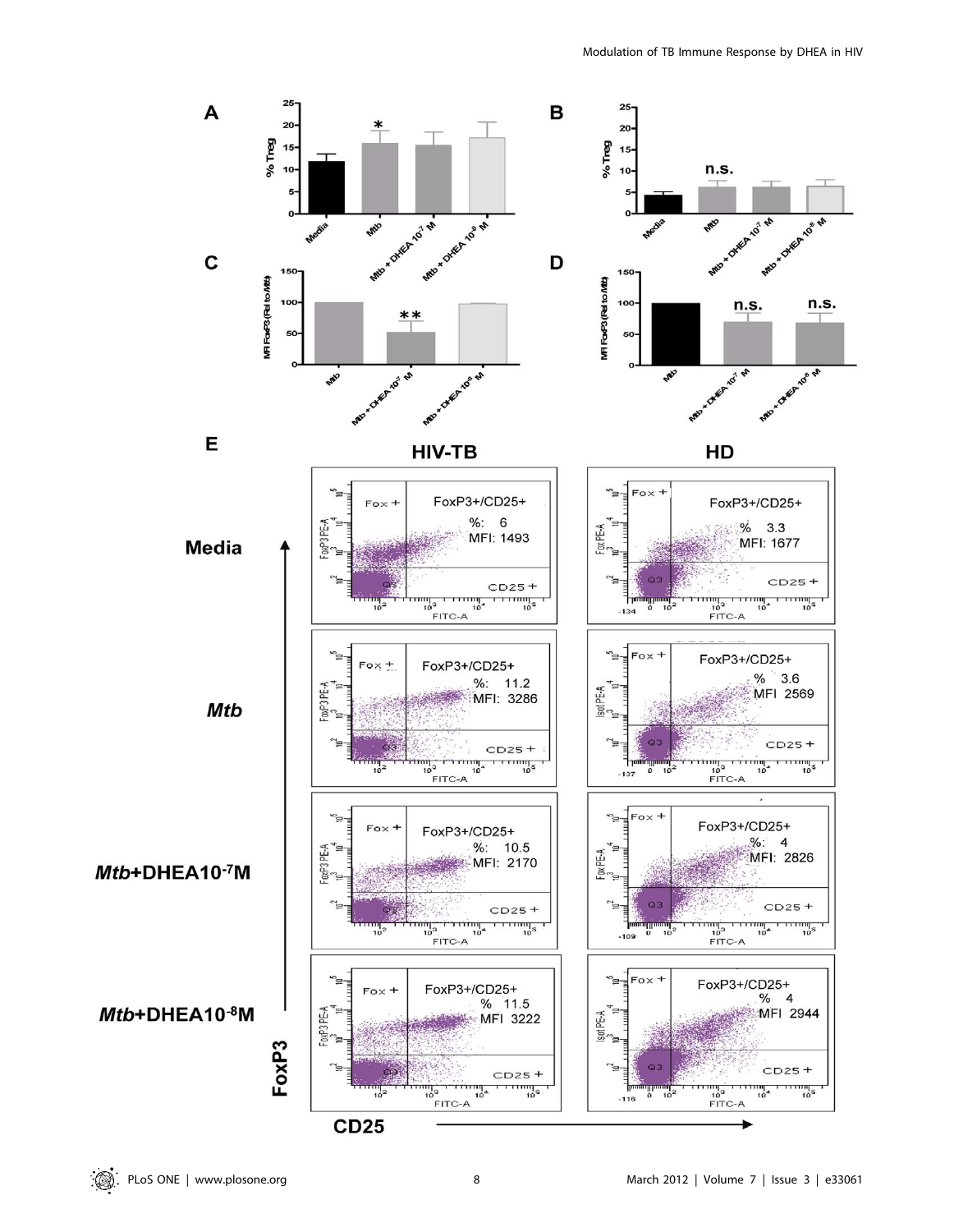Figure 5. DHEA modulates the expression of the FoxP3 transcription factor in coinfected individuals. A and B. Percentages of Treg cells (defined as CD4+FoxP3+CD25+) in PBMC from A. HIV-TB and B. HD individuals stimulated with M. tuberculosis antigen in the presence or absence of DHEA at the indicated concentrations for 3 days. Bars indicate the mean  $\pm$  SEM for each experimental condition. C and D. Relative FoxP3 Median florescence intensity (MFI) in Treg lymphocytes from C. HIV-TB patients and D. HD volunteers after culturing PBMC as detailed in A. Bars indicate the mean  $\pm$  SEM for each treatment. Data are representative of four different experiments. \*:  $p < 0.05$ ; \*\*:  $p < 0.01$ . E. Representative flow cytometry graphs depicting the results obtained from culturing PBMC from HIV-TB and HD individuals as indicated above. doi:10.1371/journal.pone.0033061.g005

Treg with a concomitant reduced functional capacity of suppressor cells and diminished IL-10 secretion has been demonstrated in IRIS patients [22], suggesting an underlying defect in these cells, perhaps due to a decreased FoxP3 expression. Other studies in HIV negative individuals with lung TB underline the potential role of Treg since increased frequencies of both total CD4+CD25+ T cells and CD4+ CD25high cells were shown during active disease, preferably in the involved lung [39,40]. In the same sense, a higher percentage of circulating CD4+CD25high T cells together with increased levels of FoxP3 mRNA in PBMC from TB patients was found, even higher at sites of active inflammation and tissue pathology [41].

In line with the general features of the IRIS, HIV-TB-IRIS patients had a higher IFN- $\gamma$  production, which among its many activities is known to be essential for the control of M. tuberculosis infection [25]. Remarkably, these patients as well as those with HIV-TB also displayed increased levels of FoxP3+ CD25- cells, with reduced numbers of this cell population being found in HIV, HIV-LTB and HD groups. This intriguing cell population is increased in systemic lupus erythematosus patients [42], being its nature under discussion since some authors suggested that these T cells were mostly FoxP3+ CD25- non-Treg [43], whereas others have proposed that these cells were dysfunctional Treg which suppressed  $T$  cell proliferation but not IFN- $\gamma$  production in vitro [44]. FoxP3 expressed by Treg is relatively stable whereas that of non-Treg is not [43,45]. Therefore, taking into account our observations on the stability of FoxP3, we believe that these cells are dysfunctional Treg. On the other hand, a recent report described a CD25low FoxP3+ GITR+ Treg population in peripheral blood from HD with a strong suppressive activity on T cell proliferation, although the authors didn't investigate the ability of these cells to inhibit cytokine secretion [46]. Overall, we propose the analysis of these ''unconventional'' regulatory T cells

#### References

- 1. WHO (2009) Global tuberculosis control: a short update to the 2009 report. WHO Report 2009. Geneva, Switzerland: WHO Press.
- 2. Rook GA, Hernandez-Pando R (1994) T cell helper types and endocrines in the regulation of tissue-damaging mechanisms in tuberculosis. Immunobiology 191: 478–492.
- 3. Lawn SD, Zumla AI (2011) Tuberculosis. Lancet 378: 57–72.
- 4. Cardona PJ (2010) Revisiting the natural history of tuberculosis. The inclusion of constant reinfection, host tolerance, and damage-response frameworks leads to a better understanding of latent infection and its evolution towards active disease. Arch Immunol Ther Exp (Warsz) 58: 7–14.
- 5. Guihot A, Bourgarit A, Carcelain G, Autran B (2011) Immune reconstitution after a decade of combined antiretroviral therapies for human immunodeficiency virus. Trends Immunol 32: 131–137.
- 6. Calligaro G, Meintjes G, Mendelson M (2011) Pulmonary manifestations of the immune reconstitution inflammatory syndrome. Curr Opin Pulm Med 17: 180–188.
- 7. Lawn SD, Bekker LG, Miller RF (2005) Immune reconstitution disease associated with mycobacterial infections in HIV-infected individuals receiving antiretrovirals. Lancet Infect Dis 5: 361–373.
- 8. Meintjes G, Lawn SD, Scano F, Maartens G, French MA, et al. (2008) Tuberculosis-associated immune reconstitution inflammatory syndrome: case definitions for use in resource-limited settings. Lancet Infect Dis 8: 516–523.
- 9. Bourgarit A, Carcelain G, Martinez V, Lascoux C, Delcey V, et al. (2006) Explosion of tuberculin-specific Th1-responses induces immune restoration syndrome in tuberculosis and HIV co-infected patients. Aids 20: F1-7.
- 10. Meintjes G, Wilkinson KA, Rangaka MX, Skolimowska K, van Veen K, et al. (2008) Type 1 helper T cells and FoxP3-positive T cells in HIV-tuberculosis-

in HIV-TB co-infection as an interesting issue for future research in the area of tuberculosis pathogenesis in the context of HIV infection.

As recorded in the case of conventional Treg, DHEA concentrations correlated negatively with FoxP3+ CD25- cells. Adrenal hormones modulate the expression of FoxP3 and the frequency of Treg in an autoimmune setting [47,48]. Thus, we hypothesize that in co-infected patients the increased cortisol to DHEA ratio could upregulate the expression of FoxP3 and therefore the generation of dysfunctional Treg lymphocytes. Our in vitro observations support the idea of a negative regulation of the FoxP3 transcription factor by DHEA, which was also seen in cells from Addison's disease patients [48].

The HPA axis is a major constituent of the neuroendocrine system. Once the magnitude of the defensive response to a microbial agent becomes relevant, activation of the HPA axis follows with significant influences on the immune function [49]. Our results associate adrenal steroids with critical components of the immune response against HIV and M. tuberculosis, and provide a stimulating background for studying more about these links, both for a deeper comprehension of pathogenic mechanisms and the potential development of adjuvant interventions.

#### Acknowledgments

The authors would like to thank Guadalupe Suarez, Dr. Gabriela Turk, Dr. Natalia Laufer and Dr. Javier Ricart for continuous support.

#### Author Contributions

Conceived and designed the experiments: MFQ MTA NS HS OB. Performed the experiments: MFQ MTA NS. Analyzed the data: MFQ MTA OB. Contributed reagents/materials/analysis tools: DA OS JLF JW PC. Wrote the paper: MFQ OB.

associated immune reconstitution inflammatory syndrome. Am J Respir Crit Care Med 178: 1083–1089.

- 11. Fabri M, Stenger S, Shin DM, Yuk JM, Liu PT, et al. (2011) Vitamin D is required for IFN-gamma-mediated antimicrobial activity of human macrophages. Sci Transl Med 3: 104ra102.
- 12. Rey AD, Mahuad CV, Bozza VV, Bogue C, Farroni MA, et al. (2007) Endocrine and cytokine responses in humans with pulmonary tuberculosis. Brain Behav Immun 21: 171–179.
- 13. Bottasso O, Bay ML, Besedovsky H, del Rey A (2007) The immuno-endocrine component in the pathogenesis of tuberculosis. Scand J Immunol 66: 166–175.
- 14. Dillon JS (2005) Dehydroepiandrosterone, dehydroepiandrosterone sulfate and related steroids: their role in inflammatory, allergic and immunological disorders. Curr Drug Targets Inflamm Allergy 4: 377–385.
- 15. Loria RM (2009) Beta-androstenes and resistance to viral and bacterial infections. Neuroimmunomodulation 16: 88–95.
- 16. Rainey WE, Carr BR, Sasano H, Suzuki T, Mason JI (2002) Dissecting human adrenal androgen production. Trends Endocrinol Metab 13: 234–239.
- 17. Reading C, Dowding C, Schramm B, Garsd A, Onizuka-Handa N, et al. (2006) Improvement in immune parameters and human immunodeficiency virus-1 viral response in individuals treated with 16alpha-bromoepiandrosterone (HE2000). Clin Microbiol Infect 12: 1082–1088.
- 18. Stickney DR, Noveljic Z, Garsd A, Destiche DA, Frincke JM (2007) Safety and activity of the immune modulator HE2000 on the incidence of tuberculosis and other opportunistic infections in AIDS patients. Antimicrob Agents Chemother 51: 2639–2641.
- 19. Hernandez-Pando R, Aguilar-Leon D, Orozco H, Serrano A, Ahlem C, et al. (2005) 16alpha-Bromoepiandrosterone restores T helper cell type 1 activity and